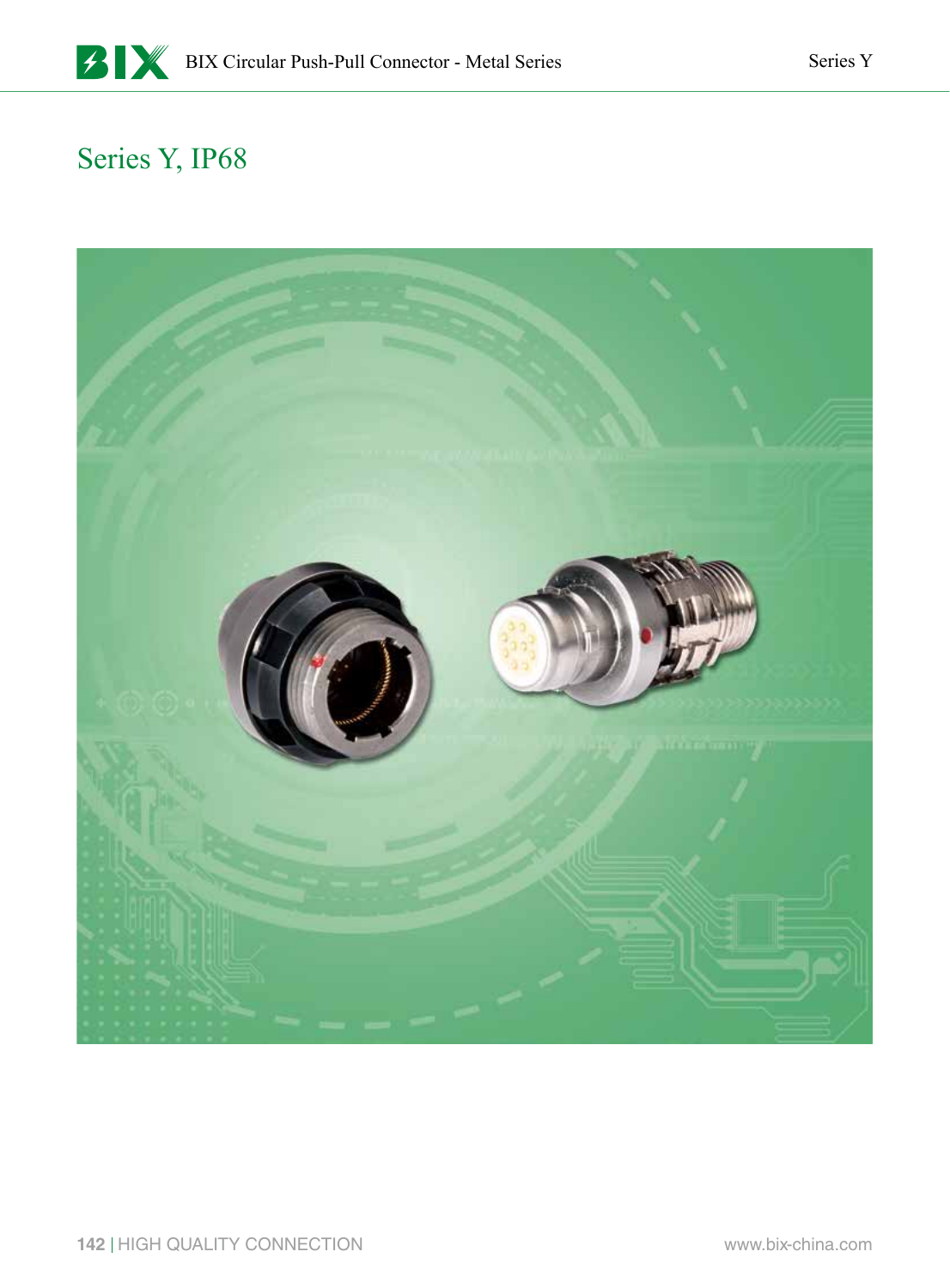# Description of Series Y

|                |                                                               |  | $\mathbf{1}$ | 2 | $\overline{3}$ | $\overline{4}$ | 5 |           | 6 7 | 8         |   |         |                 |              |                 |                  | 9 10 11 12 13 14 15 16 17 18 19 |                |                  |                  |              |
|----------------|---------------------------------------------------------------|--|--------------|---|----------------|----------------|---|-----------|-----|-----------|---|---------|-----------------|--------------|-----------------|------------------|---------------------------------|----------------|------------------|------------------|--------------|
| SN             | Descript                                                      |  | $\rm T$      | 1 | $\mathbf{1}$   | $\mathbf Y$    | A | ${\bf R}$ |     | ${\bf P}$ | 0 | $\,8\,$ | $\vert X \vert$ | $\, {\bf F}$ | $\vert G \vert$ | $\boldsymbol{0}$ |                                 | $\overline{0}$ | $\boldsymbol{0}$ | $\boldsymbol{0}$ | $\mathbf{0}$ |
| 1              | Type:<br>Straight plug $= T1$                                 |  |              |   |                |                |   |           |     |           |   |         |                 |              |                 |                  |                                 |                |                  |                  |              |
| $\overline{2}$ | Floating receptacle $=$ F1<br>Receptacle = $ZK$ , $Z8$ , $ZW$ |  |              |   |                |                |   |           |     |           |   |         |                 |              |                 |                  |                                 |                |                  |                  |              |
| 3              | Size: 0, 1, A, 2, 3, E                                        |  |              |   |                |                |   |           |     |           |   |         |                 |              |                 |                  |                                 |                |                  |                  |              |
| 4              | Series: Y                                                     |  |              |   |                |                |   |           |     |           |   |         |                 |              |                 |                  |                                 |                |                  |                  |              |
| 5              | Coding: A-D                                                   |  |              |   |                |                |   |           |     |           |   |         |                 |              |                 |                  |                                 |                |                  |                  |              |
| 6              | Housing material/plating: R                                   |  |              |   |                |                |   |           |     |           |   |         |                 |              |                 |                  |                                 |                |                  |                  |              |
| $8\,$          | Insulator materials: P                                        |  |              |   |                |                |   |           |     |           |   |         |                 |              |                 |                  |                                 |                |                  |                  |              |
| 9              |                                                               |  |              |   |                |                |   |           |     |           |   |         |                 |              |                 |                  |                                 |                |                  |                  |              |
| 10             | Number of pins                                                |  |              |   |                |                |   |           |     |           |   |         |                 |              |                 |                  |                                 |                |                  |                  |              |
| 11             | Pin/SocketType                                                |  |              |   |                |                |   |           |     |           |   |         |                 |              |                 |                  |                                 |                |                  |                  |              |
| 12             | Contact/socket diameter                                       |  |              |   |                |                |   |           |     |           |   |         |                 |              |                 |                  |                                 |                |                  |                  |              |
| 13             | Termination cross section                                     |  |              |   |                |                |   |           |     |           |   |         |                 |              |                 |                  |                                 |                |                  |                  |              |
| 14             | $\boldsymbol{0}$                                              |  |              |   |                |                |   |           |     |           |   |         |                 |              |                 |                  |                                 |                |                  |                  |              |
| 16             | $\boldsymbol{0}$                                              |  |              |   |                |                |   |           |     |           |   |         |                 |              |                 |                  |                                 |                |                  |                  |              |
| 17             | Front nut: 0 (standard)                                       |  |              |   |                |                |   |           |     |           |   |         |                 |              |                 |                  |                                 |                |                  |                  |              |
| 18             | $\boldsymbol{0}$                                              |  |              |   |                |                |   |           |     |           |   |         |                 |              |                 |                  |                                 |                |                  |                  |              |
| 19             | Receptacle grounding plate - ZK, GW and Z8<br>receptacles: L  |  |              |   |                |                |   |           |     |           |   |         |                 |              |                 |                  |                                 |                |                  |                  |              |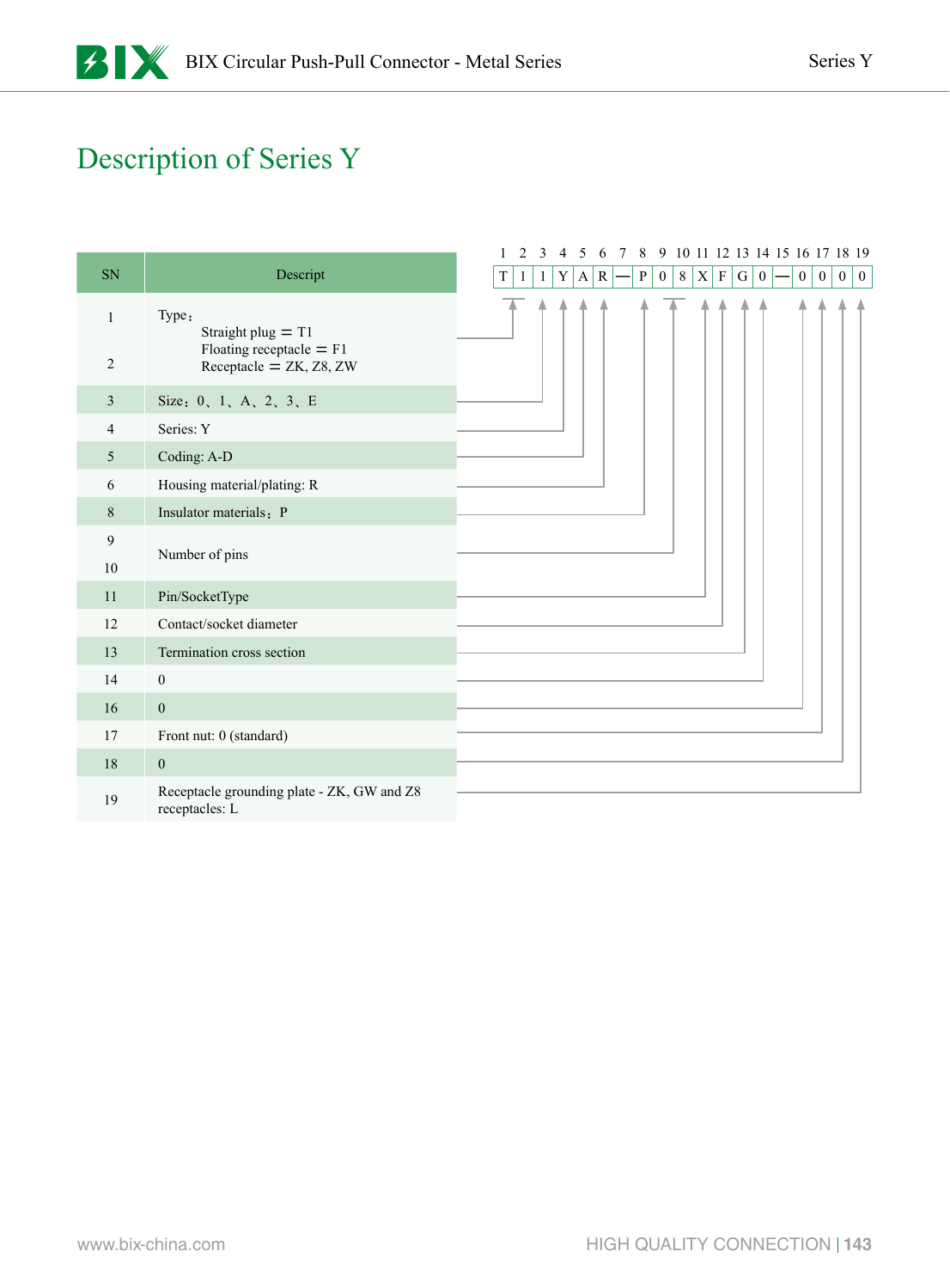# Housing size (scale 1:1)

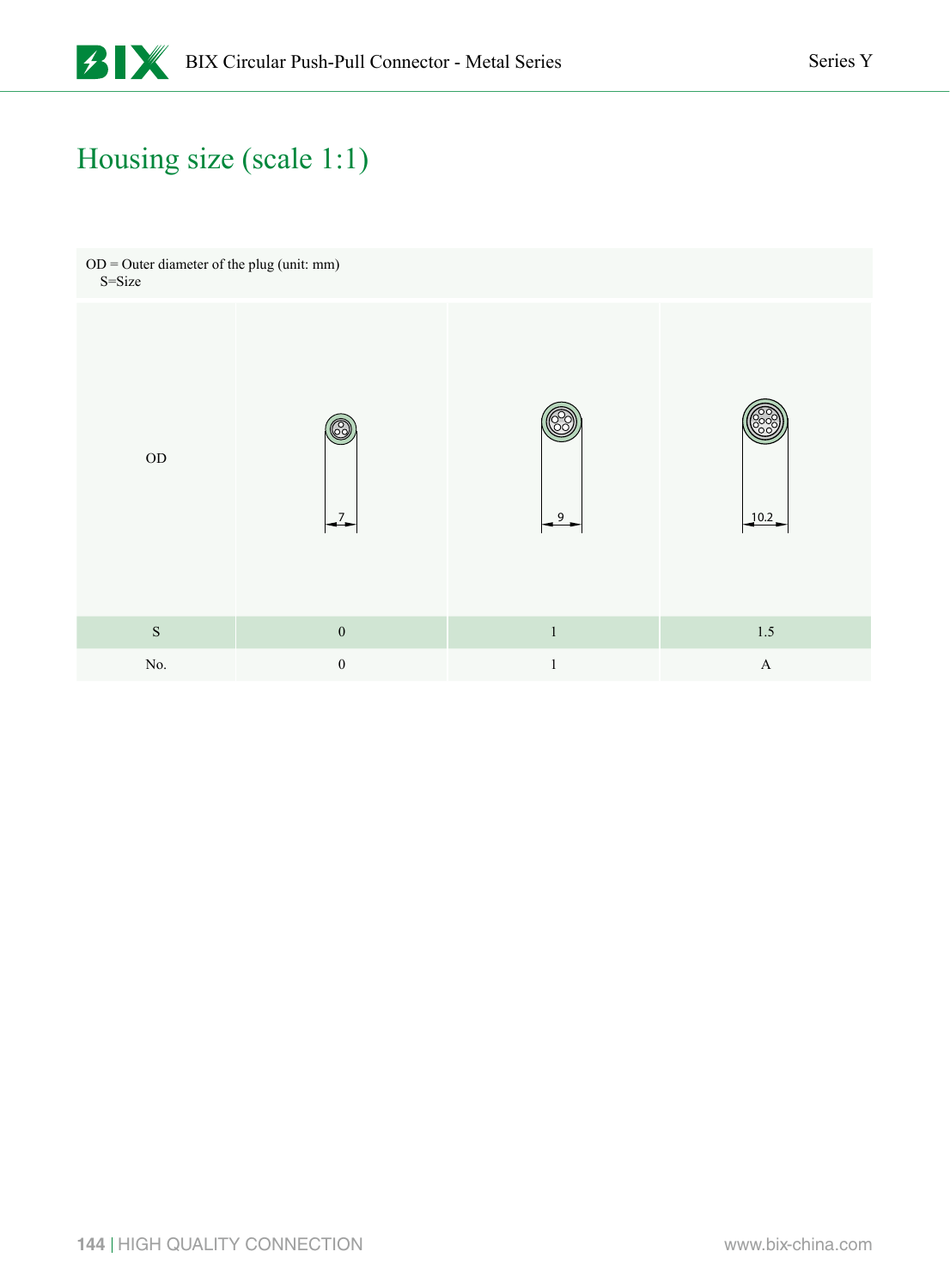

# Plug (T1)

#### $\boxed{T}$  1 IP68, easy-to-clean plug





|              | Unit (mm)   |                |                |                |           |                        |  |  |  |  |
|--------------|-------------|----------------|----------------|----------------|-----------|------------------------|--|--|--|--|
| Size         | L1          | L <sub>2</sub> | L <sub>3</sub> | D <sub>1</sub> | <b>SA</b> | Maximum cable diameter |  |  |  |  |
| $\mathbf{0}$ | $\sim$ 23.5 | 3.0            | 15.0           | 11.9           | Q         | 5.5                    |  |  |  |  |
|              | ~26.9       | 3.5            | 18.4           | 13.9           |           | 6.5                    |  |  |  |  |
| $\mathbf{A}$ | $\sim$ 27.5 | 3.5            | 18.5           | 15.9           | 12        | 8.0                    |  |  |  |  |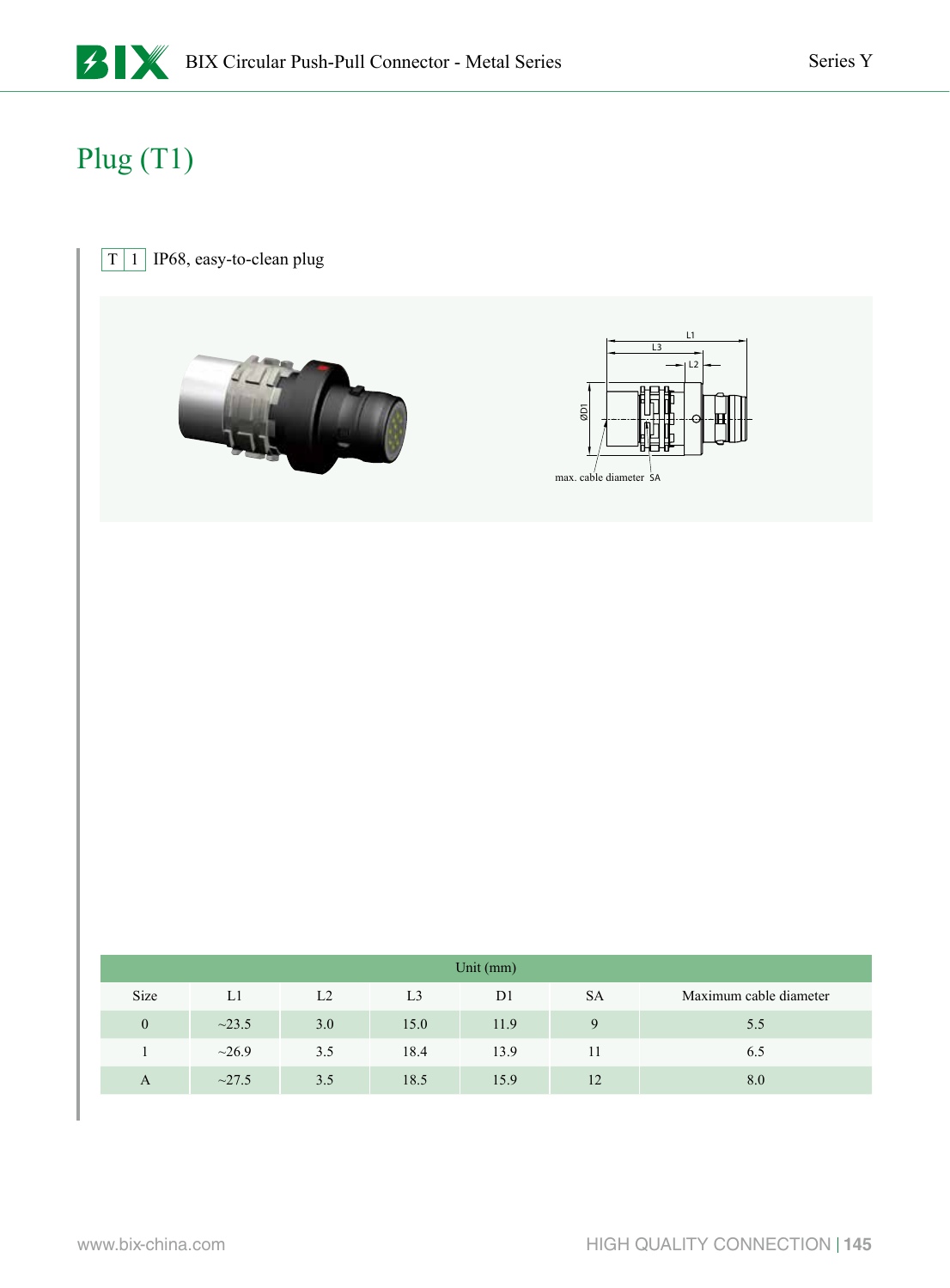# Receptacle (F1)

 $\boxed{F \mid 1}$  IP68, floating receptacle





|                | Unit $(mm)$ |      |                |     |                |      |             |                        |  |  |  |
|----------------|-------------|------|----------------|-----|----------------|------|-------------|------------------------|--|--|--|
| Size           | L1          | L2   | L <sub>3</sub> | L4  | D <sub>1</sub> | D2   | <b>SA</b>   | Maximum cable diameter |  |  |  |
| $\overline{0}$ | 25.0        | 13.0 | 1.5            | 5.8 | 11.9           | 10.5 | $\mathbf Q$ | 5.5                    |  |  |  |
|                | 27.0        | 12.1 | 1.5            | 5.8 | 13.9           | 12.5 | 11          | 6.5                    |  |  |  |
| A              | 27.0        | 12.0 | 1.5            | 5.8 | 15.9           | 14.5 | 12          | 8.0                    |  |  |  |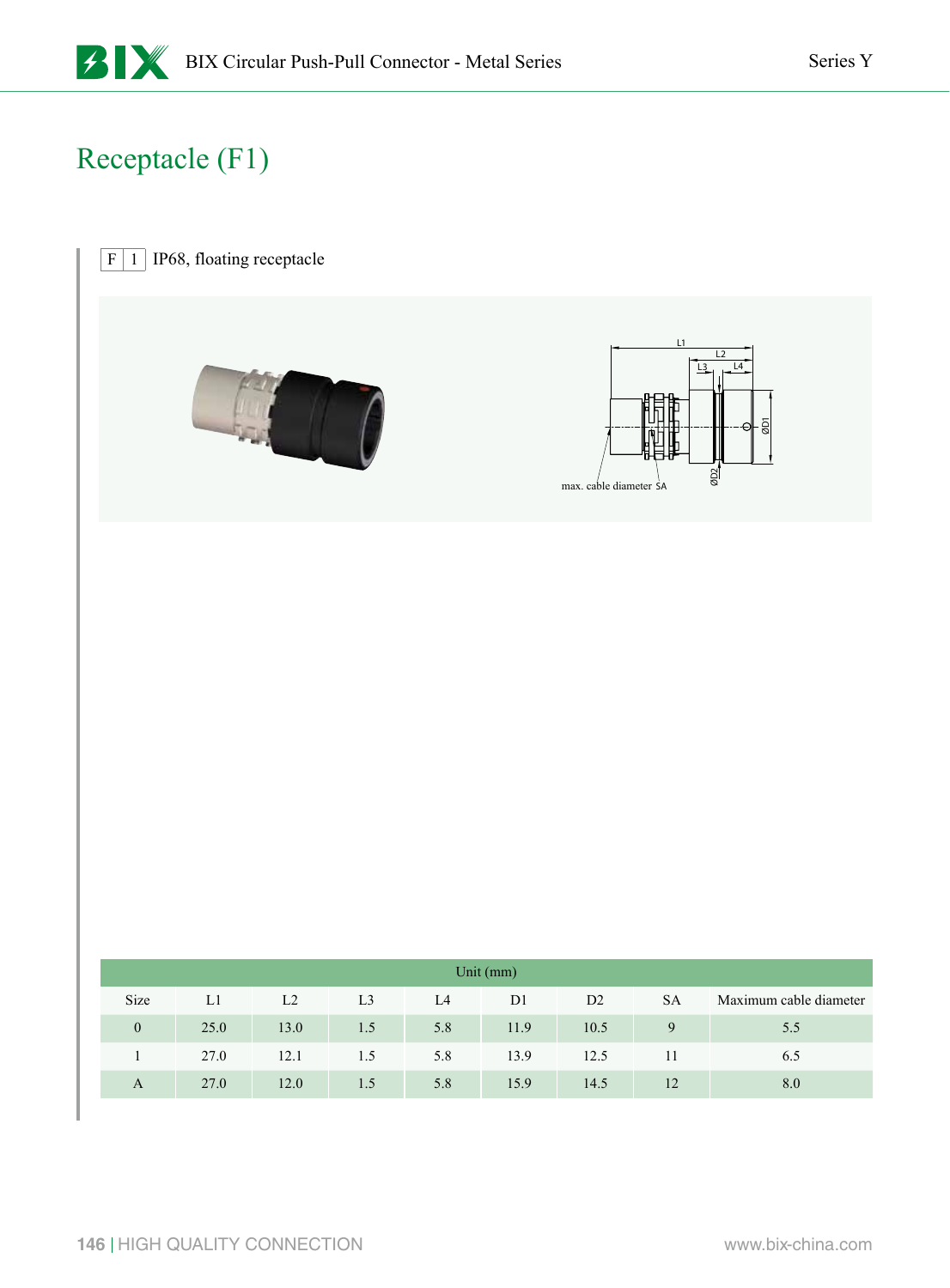# Receptacle (ZK)

| $Z K $ IP68, install from rear of panel |                                                                                                                                           |                                                                                                                           |
|-----------------------------------------|-------------------------------------------------------------------------------------------------------------------------------------------|---------------------------------------------------------------------------------------------------------------------------|
|                                         | $S_A$<br>grounding<br>$\frac{1}{\text{plate}}$<br>$\frac{1}{2}$<br>$\overline{\mathsf{Q}}$<br>$\frac{13}{1}$<br>$\frac{x}{x}$<br>L2<br>L1 | Panel cut-out<br>$\varnothing^{+0.1}_{\phantom{0}0}$<br>$\textstyle\mathop{\textstyle\bigotimes}\limits^{\textstyle+0.1}$ |
|                                         |                                                                                                                                           |                                                                                                                           |
|                                         |                                                                                                                                           |                                                                                                                           |
|                                         |                                                                                                                                           |                                                                                                                           |

|                | Panel hole size |                |                |            |      |                |           |                  |           |      |
|----------------|-----------------|----------------|----------------|------------|------|----------------|-----------|------------------|-----------|------|
| Size           | L1              | L <sub>2</sub> | L <sub>3</sub> | $X$ (max.) | D1   | D <sub>2</sub> | <b>SA</b> | M                | <b>SW</b> | Ø    |
| $\overline{0}$ | 15.5            | 7.3            | 2.5            | 7.0        | 15.5 | 10             | 10        | $11 \times 0.75$ | 10.1      | 11.1 |
|                | 15.5            | 7.4            | 3.0            | 4.0        | 18.5 | 17.9           | 13        | $14 \times 1$    | 13.1      | 14.1 |
| A              | 16.5            | 8.2            | 3.0            | 5.5        | 18.9 | 17.9           | 13        | $14 \times 0.75$ | 13.1      | 14.1 |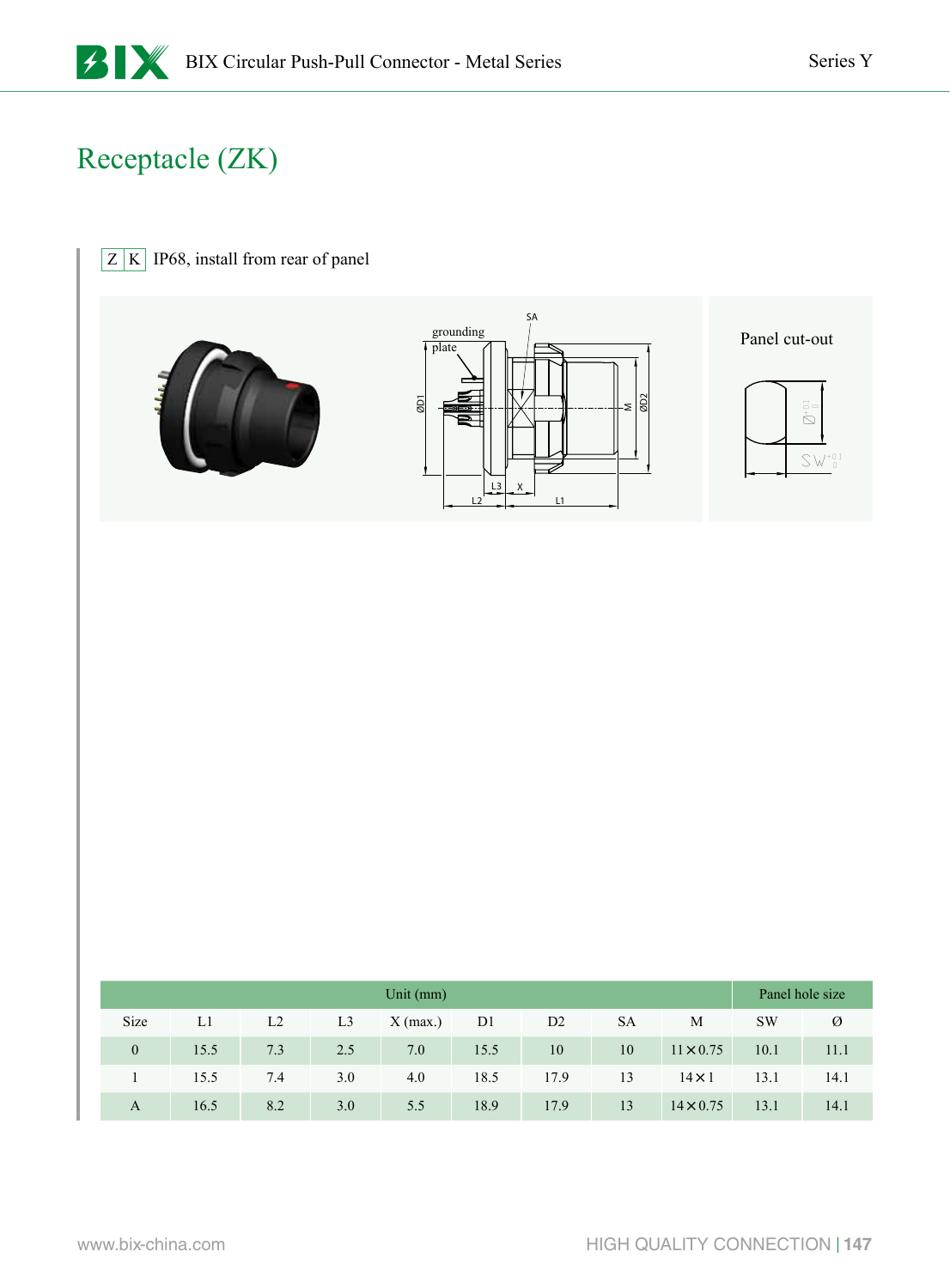# Receptacle (Z8)

| $\boldsymbol{Z}$<br>$\,8\,$ |            |                     | IP68, install from rear of panel |                        |                                    |                                 |                                                  |                               |                     |                  |                                            |                                           |
|-----------------------------|------------|---------------------|----------------------------------|------------------------|------------------------------------|---------------------------------|--------------------------------------------------|-------------------------------|---------------------|------------------|--------------------------------------------|-------------------------------------------|
|                             |            |                     |                                  |                        | $\mbox{grounding}$<br>plate<br>ØD3 | $\overline{\omega}$<br>L4<br>L2 | $S_A$<br>L3<br>$\stackrel{X}{\rightarrow}$<br>L1 | $\overline{\omega}$<br>$\leq$ |                     |                  | Panel cut-out<br>$\bigotimes_{}^{+\, 0.1}$ | $\textstyle\bigotimes\bigvee^{+0.1}_{-0}$ |
|                             |            |                     |                                  |                        |                                    |                                 |                                                  |                               |                     |                  |                                            |                                           |
|                             |            |                     |                                  |                        | Unit (mm)                          |                                 |                                                  |                               |                     |                  |                                            | Panel hole size                           |
| Size                        | $\rm L1$   | $\operatorname{L2}$ | $\operatorname{L3}$              | $\mathop{\mathrm{L4}}$ | $X$ (max.)                         | $\rm D1$                        | $\rm{D}2$                                        | $\rm D3$                      | $\operatorname{SA}$ | $\mathbf M$      | $\mathrm{SW}$                              | $\varnothing$                             |
| $\boldsymbol{0}$            | $6.5\,$    | 16.3                | $3.0\,$                          | $11.5\,$               | $3.0\,$                            | 15.5                            | $15.0\,$                                         | $10.0\,$                      | $10.0\,$            | $11 \times 0.75$ | $10.1\,$                                   | $11.1\,$                                  |
| $\,1$                       | $\ \, 8.0$ | 14.9                | $4.0\,$                          | $10.5\,$               | $3.5\,$                            | $18.5\,$                        | 17.9                                             | $12.0\,$                      | $13\,$              | $14 \times 1$    | 13.1                                       | $14.1\,$                                  |

A 7.0 17.7 2.5 12.5 3.0 18.9 17.9 14.0 13 14×0.75 13.1 14.1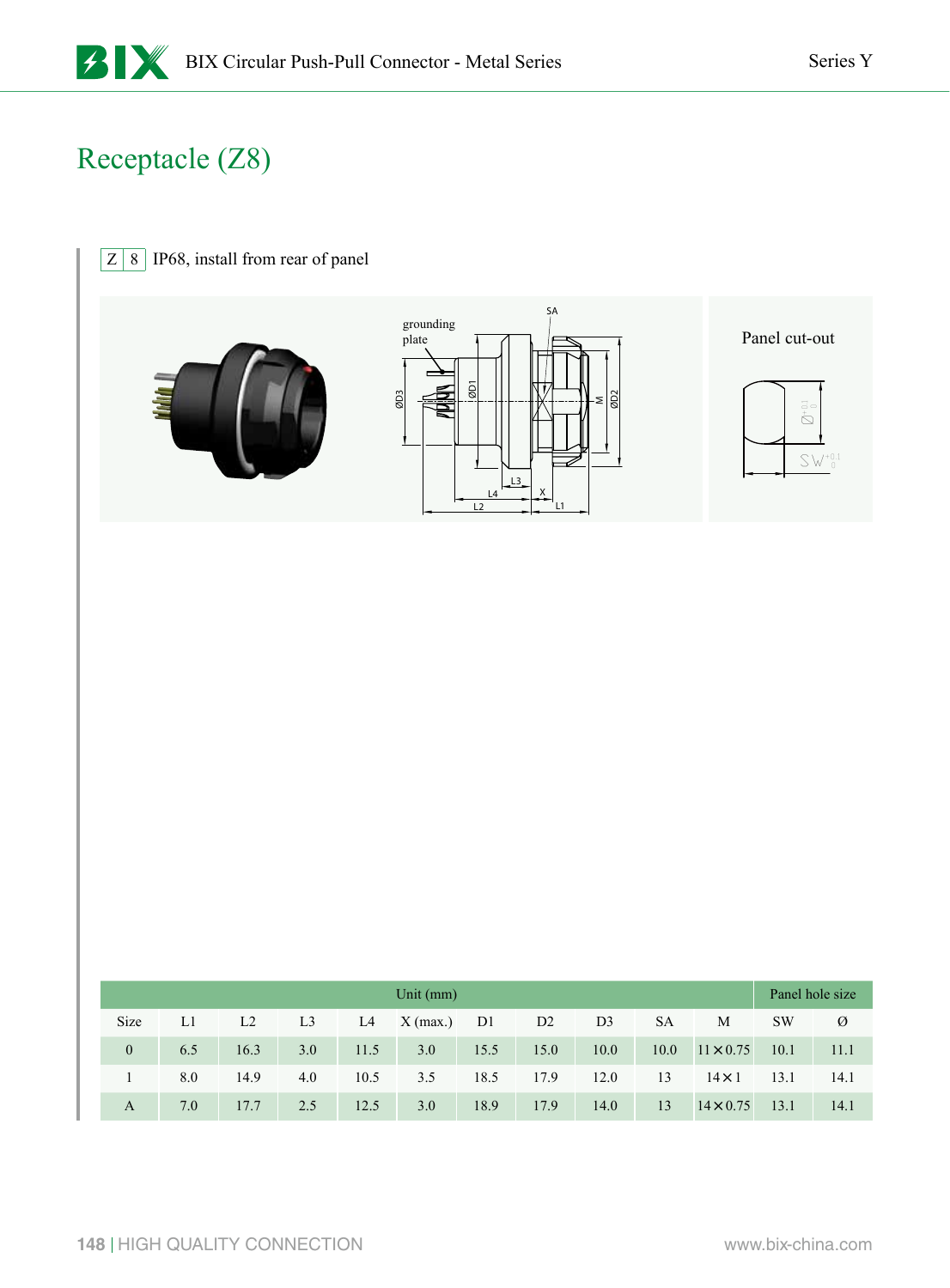# Receptacle (ZW)

 $\boxed{Z}$  W IP68, docking plug



|              |      |                |                | Unit $(mm)$ |                |      |           |                  |           | Panel hole size |
|--------------|------|----------------|----------------|-------------|----------------|------|-----------|------------------|-----------|-----------------|
| Size         | L1   | L <sub>2</sub> | L <sub>3</sub> | $X$ (max.)  | D <sub>1</sub> | D2   | <b>SA</b> | M                | <b>SW</b> | Ø               |
| $\mathbf{0}$ | 15.0 | 6.4            | 2.5            | 3.0         | 13.2           | 12.8 | 9.2       | $10 \times 0.5$  | 9.3       | 10.1            |
|              | 15.0 | 8.0            | 2.5            | 3.5         | 15.5           | 15.0 | 10.0      | $11 \times 0.75$ | 10.1      | 11.1            |
| A            | 16.5 | 9.7            | 4.0            | 3.5         | 17.5           | 17.9 | 13.0      | $14 \times 0.75$ | 13.1      | 14.1            |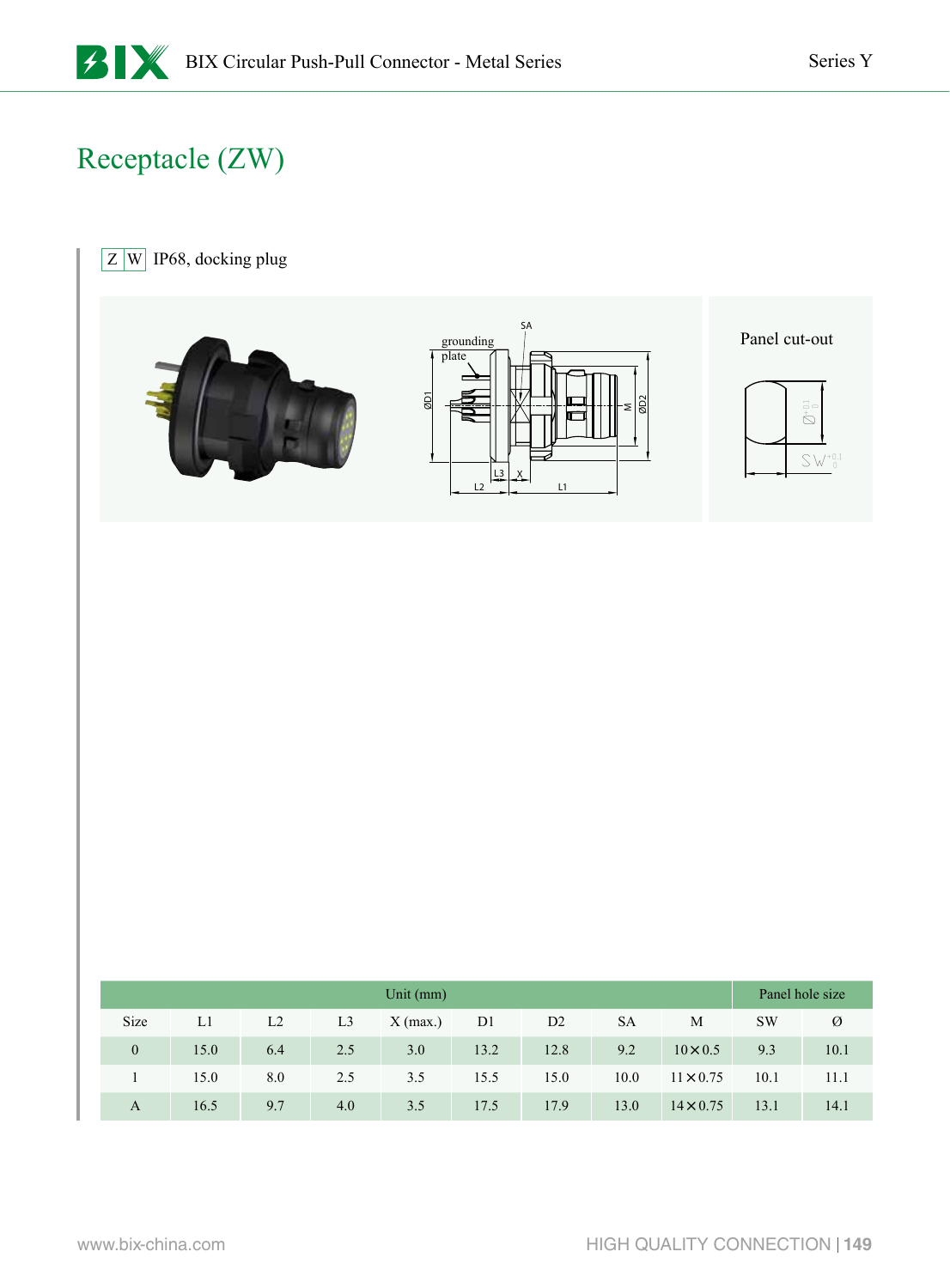### Codinging, housing materials and surface plating

### Coding

|          | Coding                    | Front view of<br>the receptacle | <b>Color Coding</b> |                |
|----------|---------------------------|---------------------------------|---------------------|----------------|
| Standard | $\boldsymbol{\mathsf{A}}$ |                                 |                     | Light<br>brown |
|          | $\overline{B}$            |                                 |                     | Red            |
|          | $\mathbf C$               |                                 |                     | Blue           |
|          | $\overline{D}$            |                                 |                     | Green          |

### Housing material and surface plating

| No. | Housing material and surface plating   |
|-----|----------------------------------------|
| R   | Aluminum alloy / chrome plating (grey) |
| K   | Copper alloy / chrome plating (grey)   |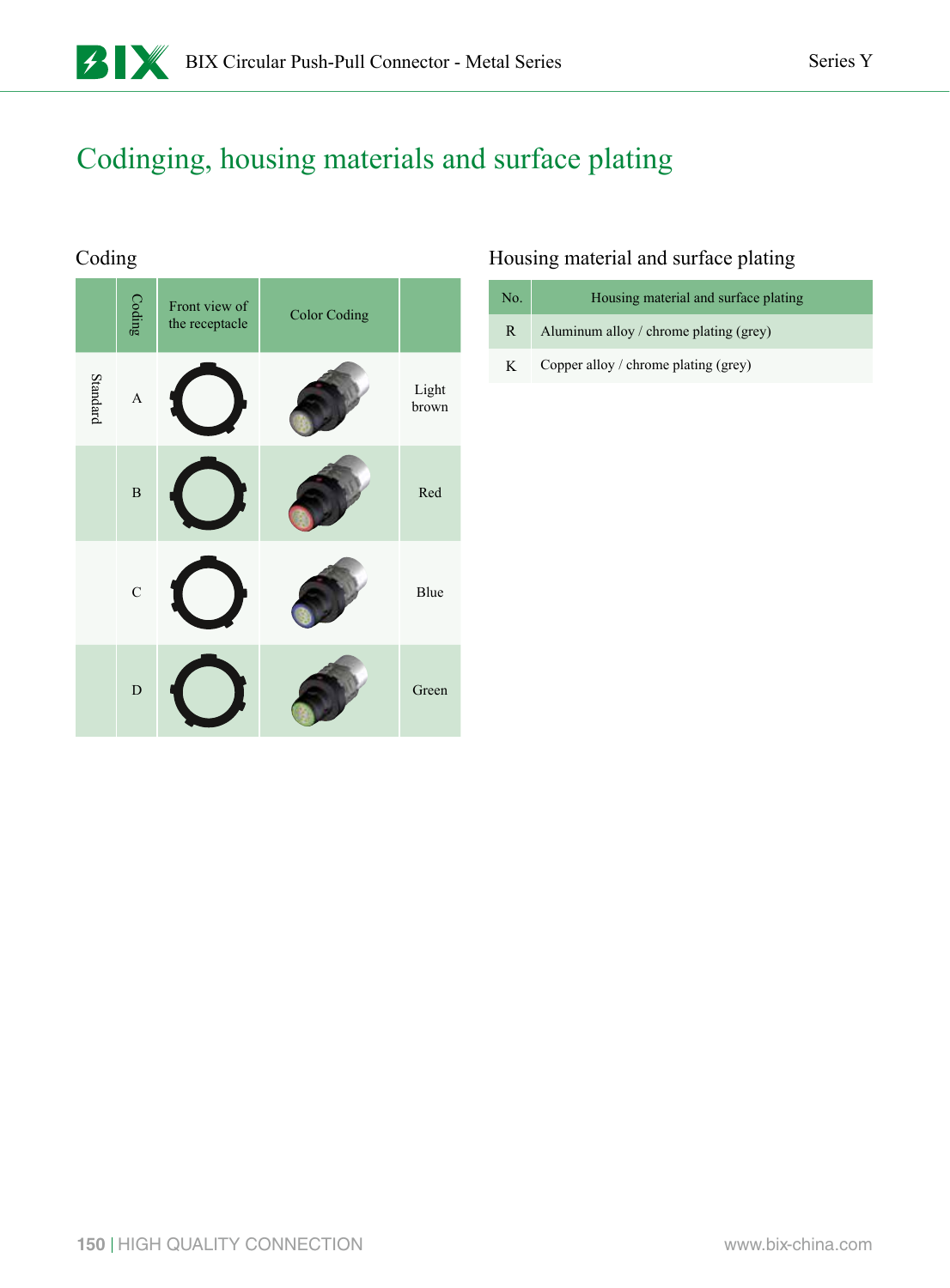### Insulator materials

### PEEK material, turned pin

| No. | Termination method | PEEK. |
|-----|--------------------|-------|
|     | Soldering          |       |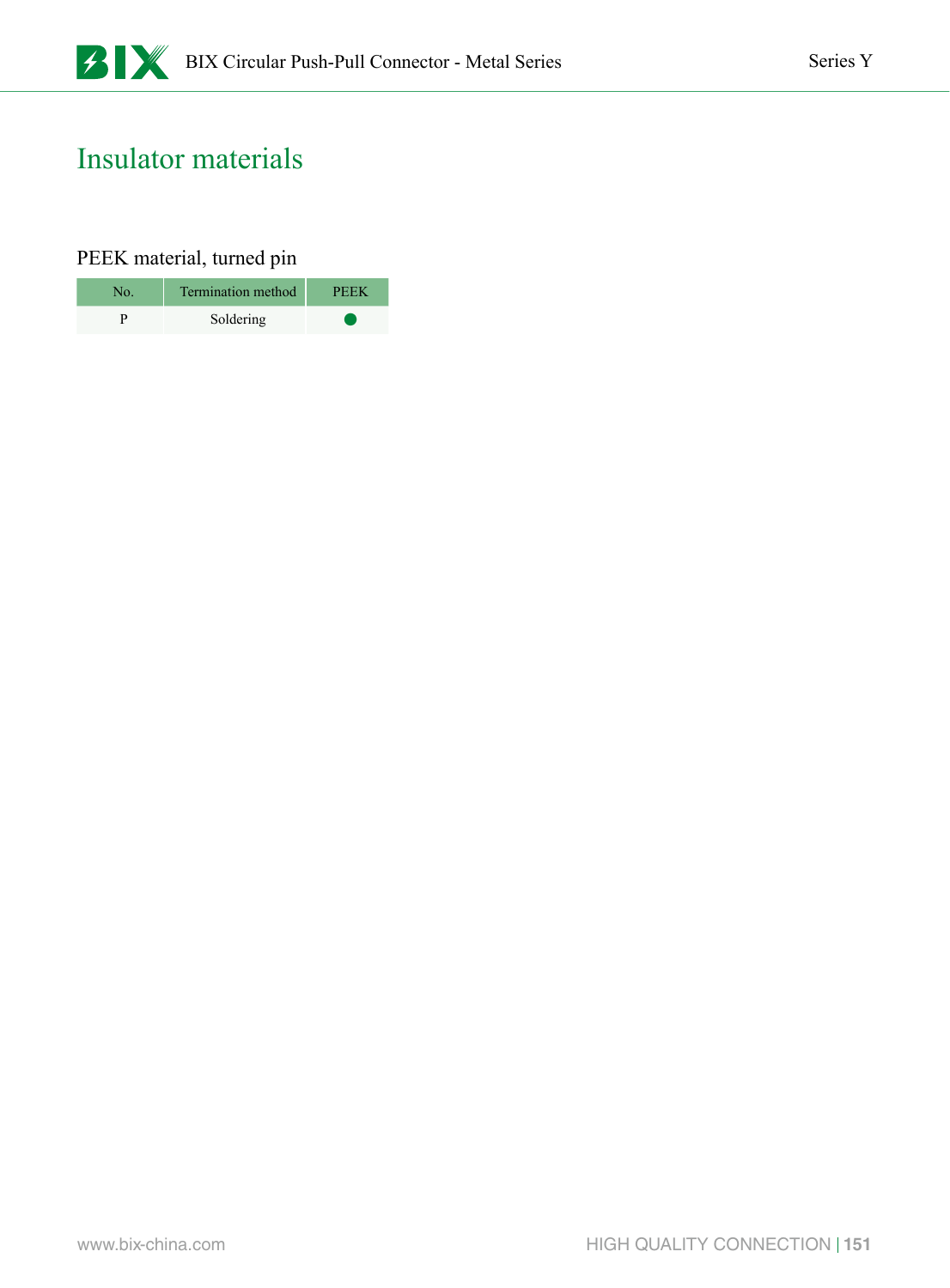#### Environmental parameters

Operating temperature range Stainless steel: -51℃ -+125℃

#### Materials

| Contact    | Gold-plated copper alloy |
|------------|--------------------------|
| Solder cup | Tin-plated copper alloy  |
| Spring     | Stainless steel          |
| Clip       | Beryllium copper plating |

#### Mechanical parameters

| Minimum diameter              | 0.8 <sub>mm</sub> |
|-------------------------------|-------------------|
| Minimum initial length        | 9mm               |
| Shrinking rate                | $Max\ 0.15$       |
| Stroke                        | 1.5 <sub>mm</sub> |
| Minimum initial elastic force | 02N               |
| mating cycles                 | $40,000$ cycles   |

#### Electrical parameters

Contact resistance Max. 20mΩ Maximum operating current Continuous operating cur-

rent 2A/peak current 4A

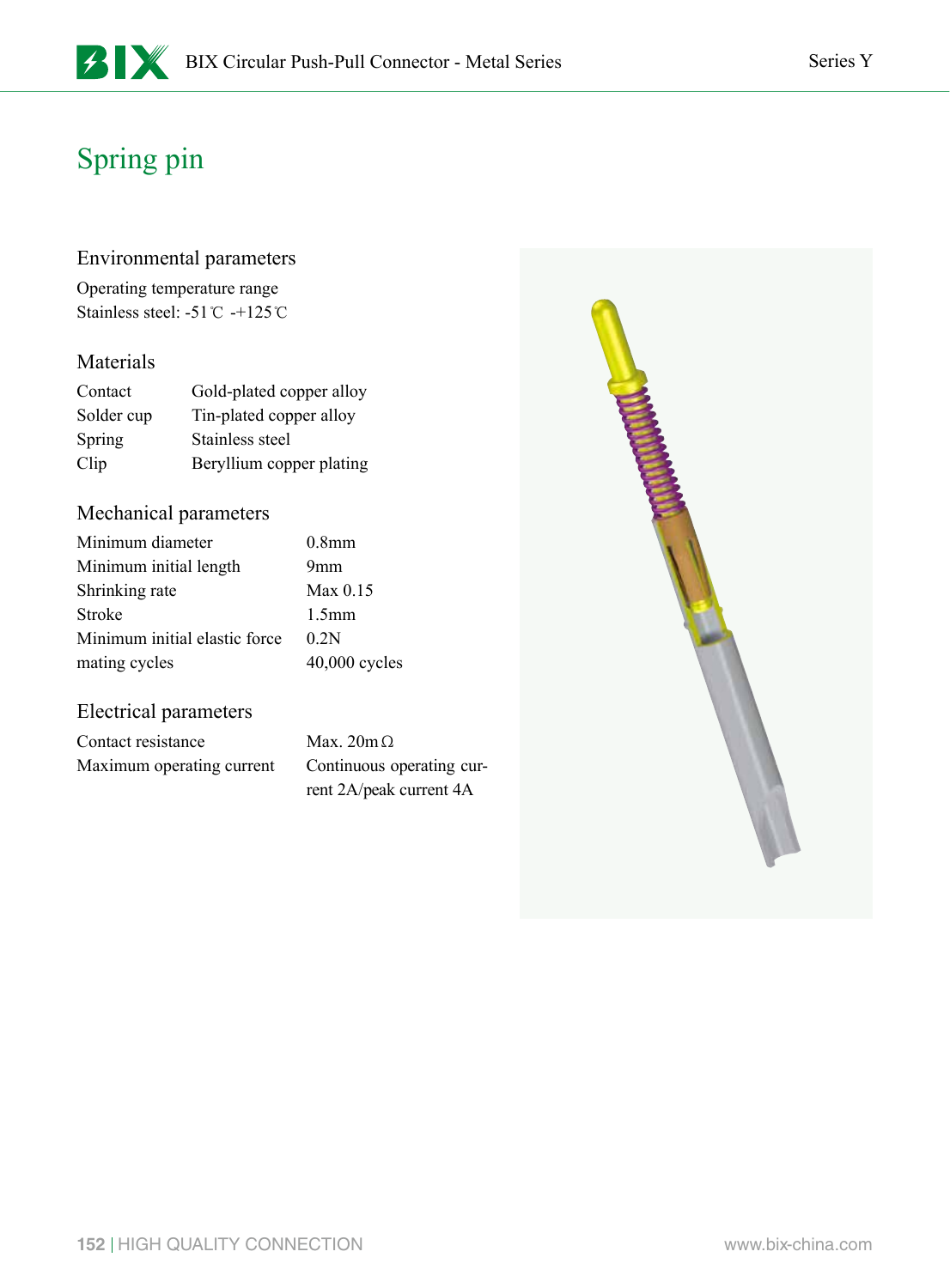### Number of contacts Size 0

|                                                    |                     |                  |                  |                 |                        |                                     |                   | Termination<br>$\rm{method}$ |              | View on the termination side |        |
|----------------------------------------------------|---------------------|------------------|------------------|-----------------|------------------------|-------------------------------------|-------------------|------------------------------|--------------|------------------------------|--------|
| Size                                               | Insulator materials |                  | Number of pins   | Pin diameter mm | current load per pin A | Test voltage between<br>contacts KV | Working voltageKV | Soldering                    | $_{\rm PCB}$ | $\ensuremath{\text{Pin}}$    | Socket |
| $\boldsymbol{0}$                                   | $\, {\bf P}$        | $\boldsymbol{0}$ | $\boldsymbol{7}$ | $0.6\,$         | $\sqrt{2}$             | 0.600                               | 0.200             |                              |              |                              |        |
|                                                    |                     |                  |                  |                 |                        |                                     |                   |                              |              |                              |        |
|                                                    |                     |                  |                  |                 |                        |                                     |                   |                              |              |                              |        |
|                                                    |                     |                  |                  |                 |                        |                                     |                   |                              |              |                              |        |
|                                                    |                     |                  |                  |                 |                        |                                     |                   |                              |              |                              |        |
|                                                    |                     |                  |                  |                 |                        |                                     |                   |                              |              |                              |        |
|                                                    |                     |                  |                  |                 |                        |                                     |                   |                              |              |                              |        |
|                                                    |                     |                  |                  |                 |                        |                                     |                   |                              |              |                              |        |
|                                                    |                     |                  |                  |                 |                        |                                     |                   |                              |              |                              |        |
|                                                    |                     |                  |                  |                 |                        |                                     |                   |                              |              |                              |        |
|                                                    |                     |                  |                  |                 |                        |                                     |                   |                              |              |                              |        |
|                                                    |                     |                  |                  |                 |                        |                                     |                   |                              |              |                              |        |
| HIGH QUALITY CONNECTION   153<br>www.bix-china.com |                     |                  |                  |                 |                        |                                     |                   |                              |              |                              |        |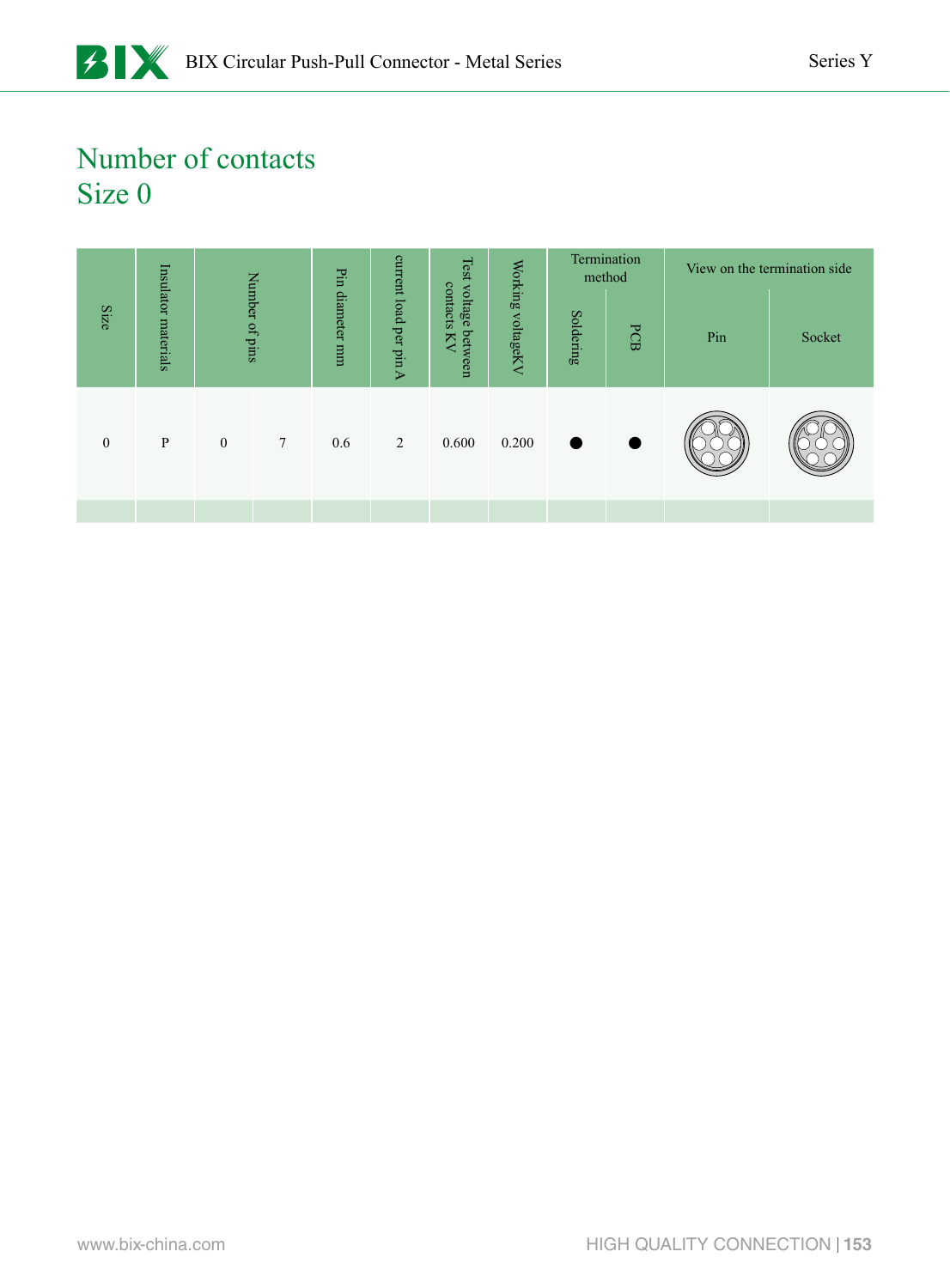### PCB layout Size 0



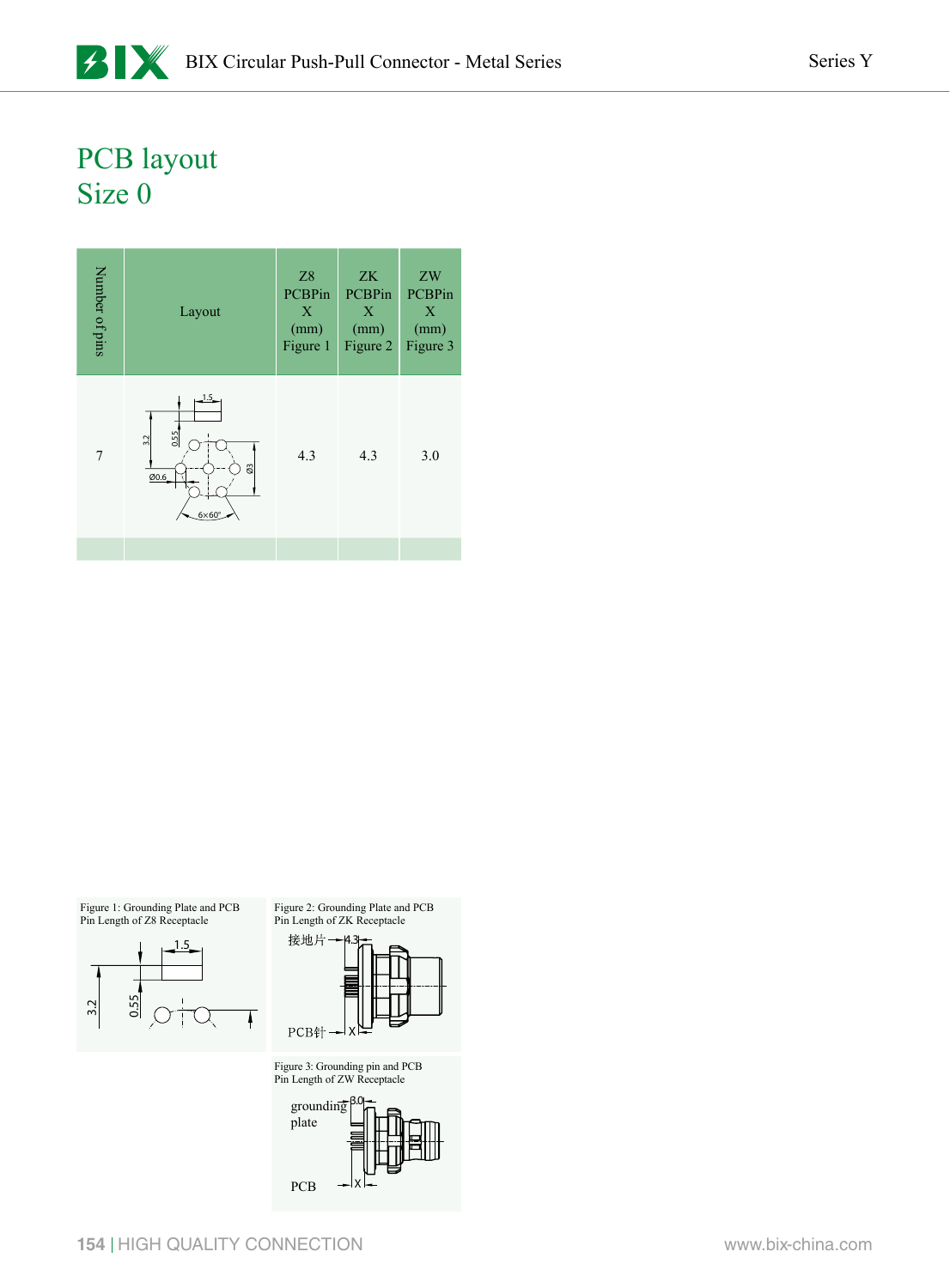### Number of contacts Size 1

|      |                     | Pin diameter mm<br>Number of pins |                              |                     | Test voltage      |           |       | Termination<br>method |        | View on the termination side |  |
|------|---------------------|-----------------------------------|------------------------------|---------------------|-------------------|-----------|-------|-----------------------|--------|------------------------------|--|
| Size | Insulator materials |                                   | current load per pin A<br>KV | contacts<br>between | Working voltageKV | Soldering | PCB   | Pin                   | Socket |                              |  |
| 1    | $\, {\bf P}$        | $\mathbf{1}$                      | $\mathbf{0}$                 | 0.6                 | 2                 | 0.600     | 0.200 |                       |        |                              |  |
| 1    | $\, {\bf P}$        | $\mathbf{1}$                      | 6                            | 0.6                 | $\overline{2}$    | 0.600     | 0.200 |                       |        |                              |  |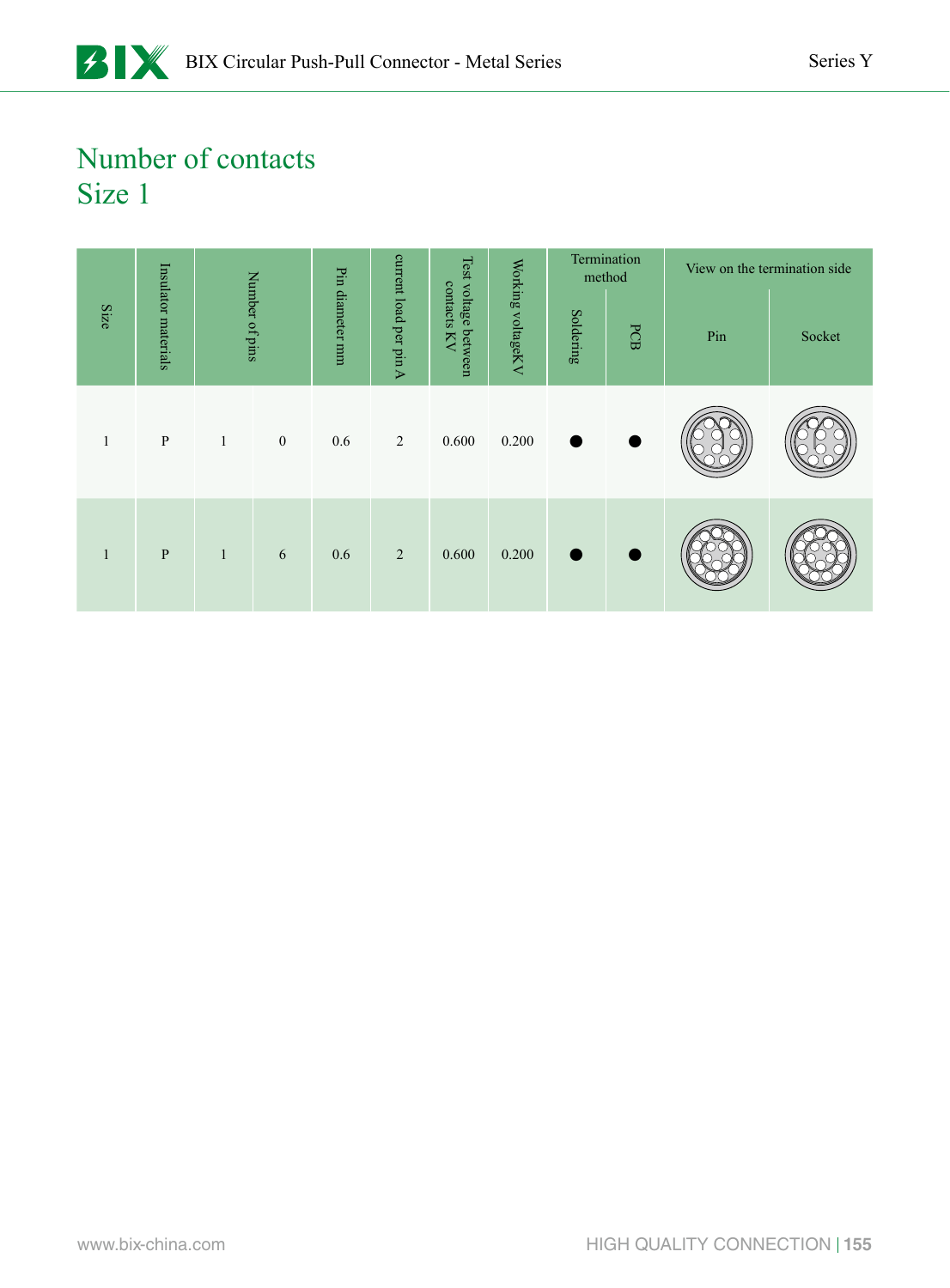### PCBLayout Size 1





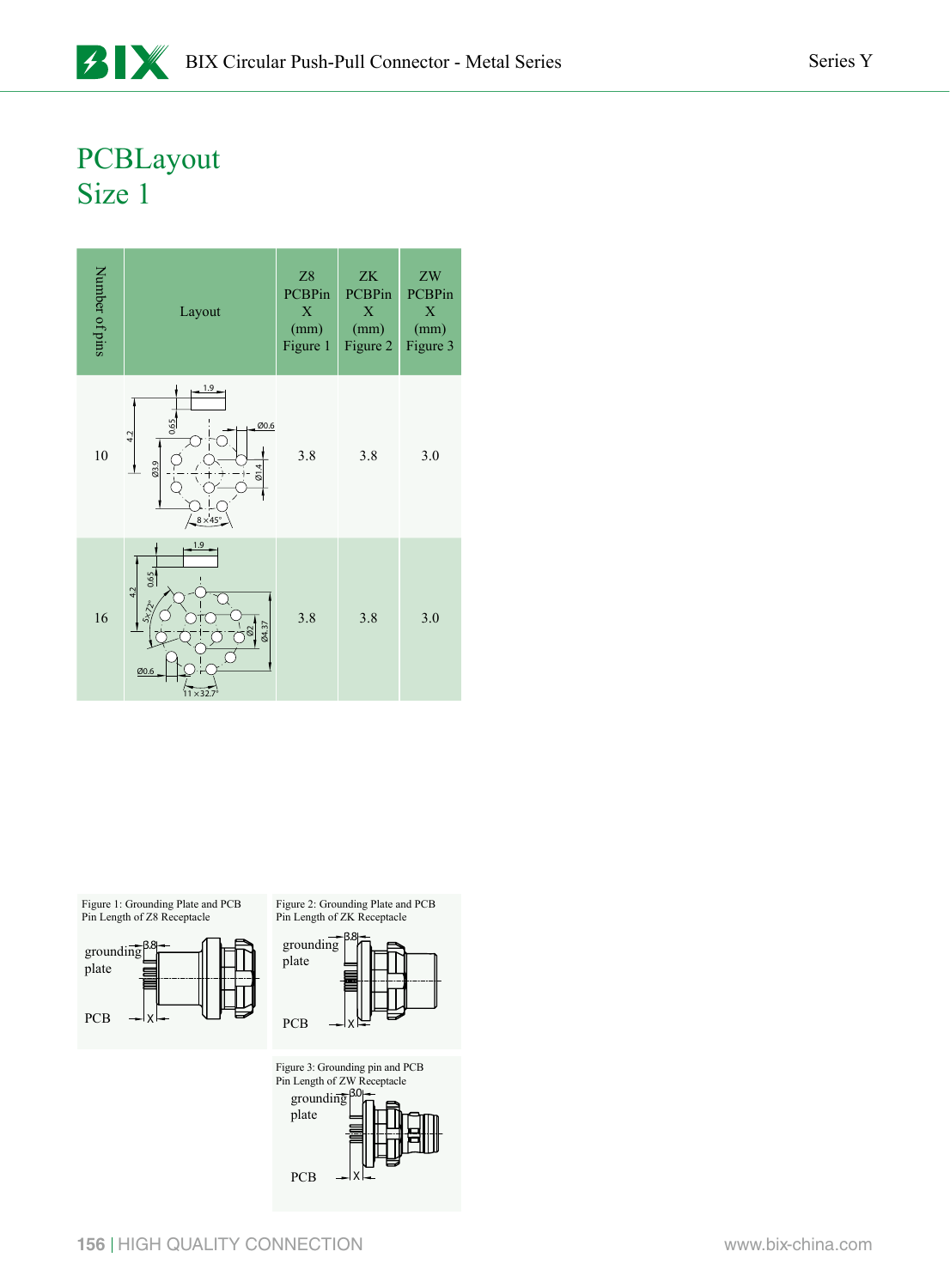# Number of contacts Size 1.5

|      |                     |              |                | Pin             | current<br>Test<br>contacts<br>voltage<br>load per pin A<br>betw<br>Σ<br>een |           | Working   | method | Termination |        | View on the termination side |  |
|------|---------------------|--------------|----------------|-----------------|------------------------------------------------------------------------------|-----------|-----------|--------|-------------|--------|------------------------------|--|
| Size | Insulator materials |              | Number of pins | diameter<br>uuu |                                                                              | voltageKV | Soldering | PCB    | Pin         | Socket |                              |  |
| A    | P                   | $\mathbf{1}$ | 9              | 0.6             | 2                                                                            | 0.600     | 0.200     |        |             |        |                              |  |
|      |                     |              |                |                 |                                                                              |           |           |        |             |        |                              |  |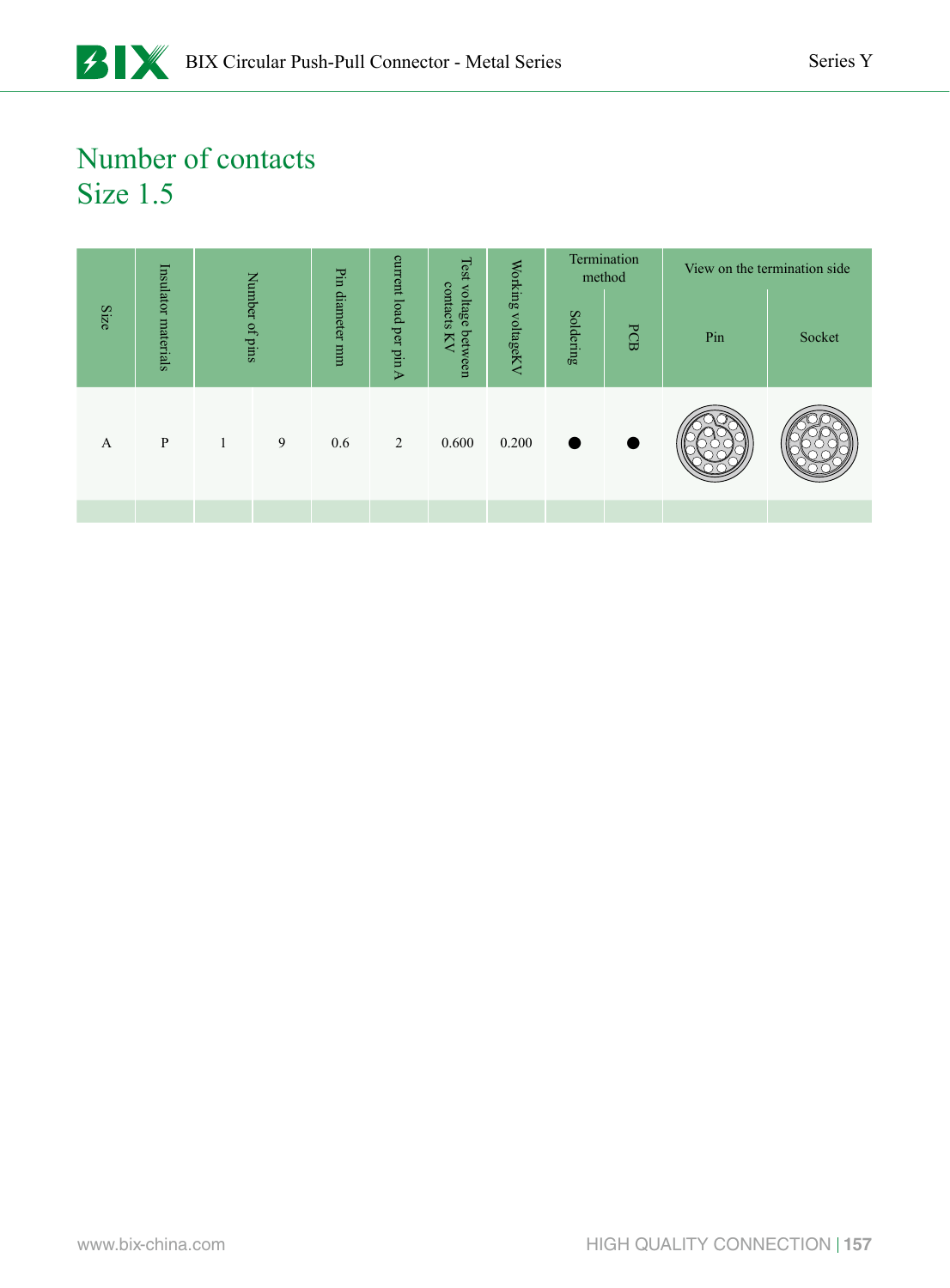### PCB layout Size 1.5



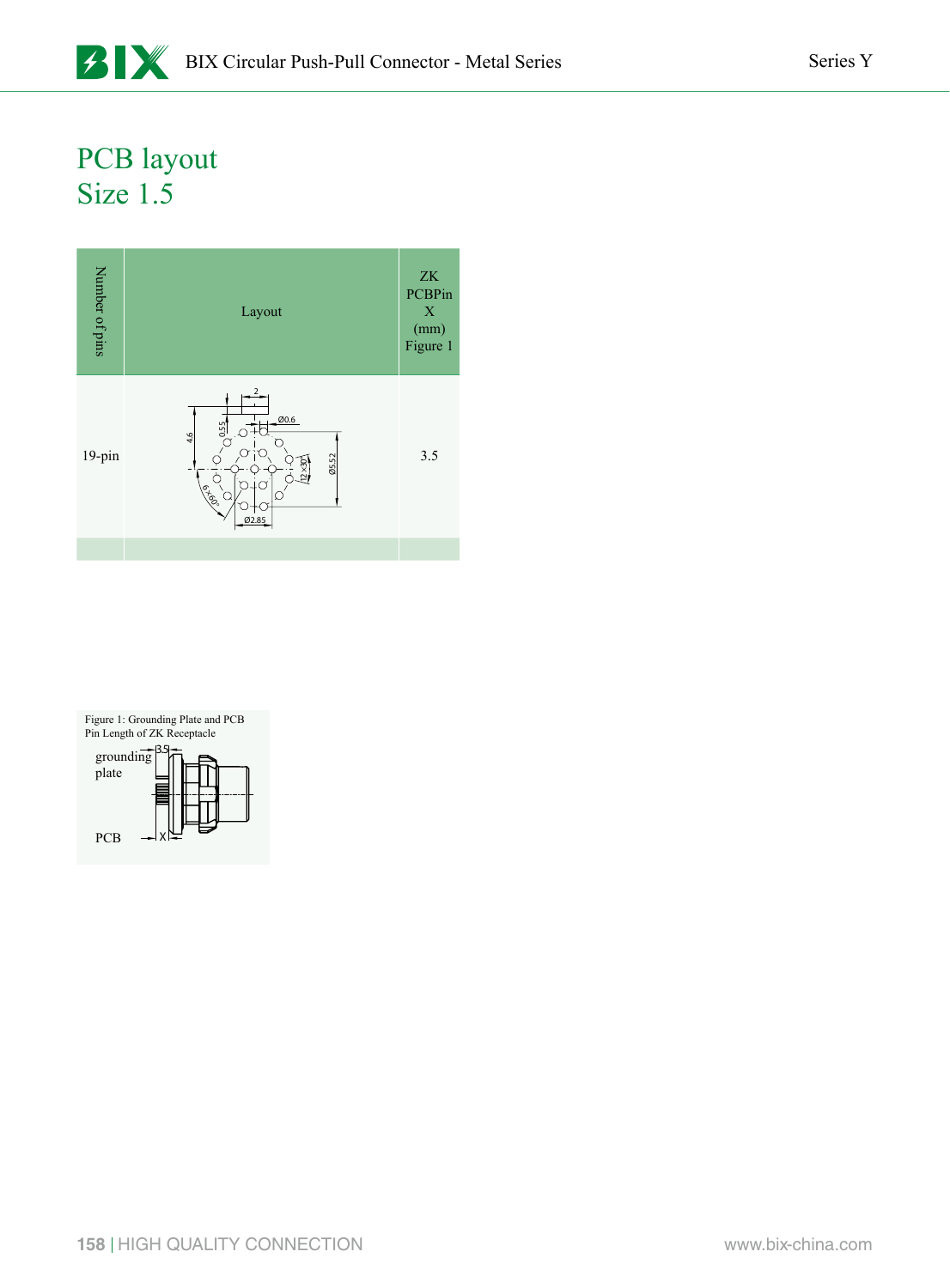### Pin/socket type, surface plating and pin/socket diameter

### Contact/SocketType、Surface plating

| Type    | No. | Surface plating        |
|---------|-----|------------------------|
| Socket  | W   | L-1 $\mu$ m Au (min.)  |
| Contact | X   | L-1 $\mu$ m Au (min.)  |
| Socket  | U   | $P-1 \mu m A u (min.)$ |
| Contact | V   | $P-1 \mu m$ Au (min.)  |

L=Soldering

P=PCB

### Contact/socket diameter

| Contact/socket<br>diameter | No.       |
|----------------------------|-----------|
| 0.6                        | D         |
| 0.6                        | D         |
| 0.6                        | $\subset$ |